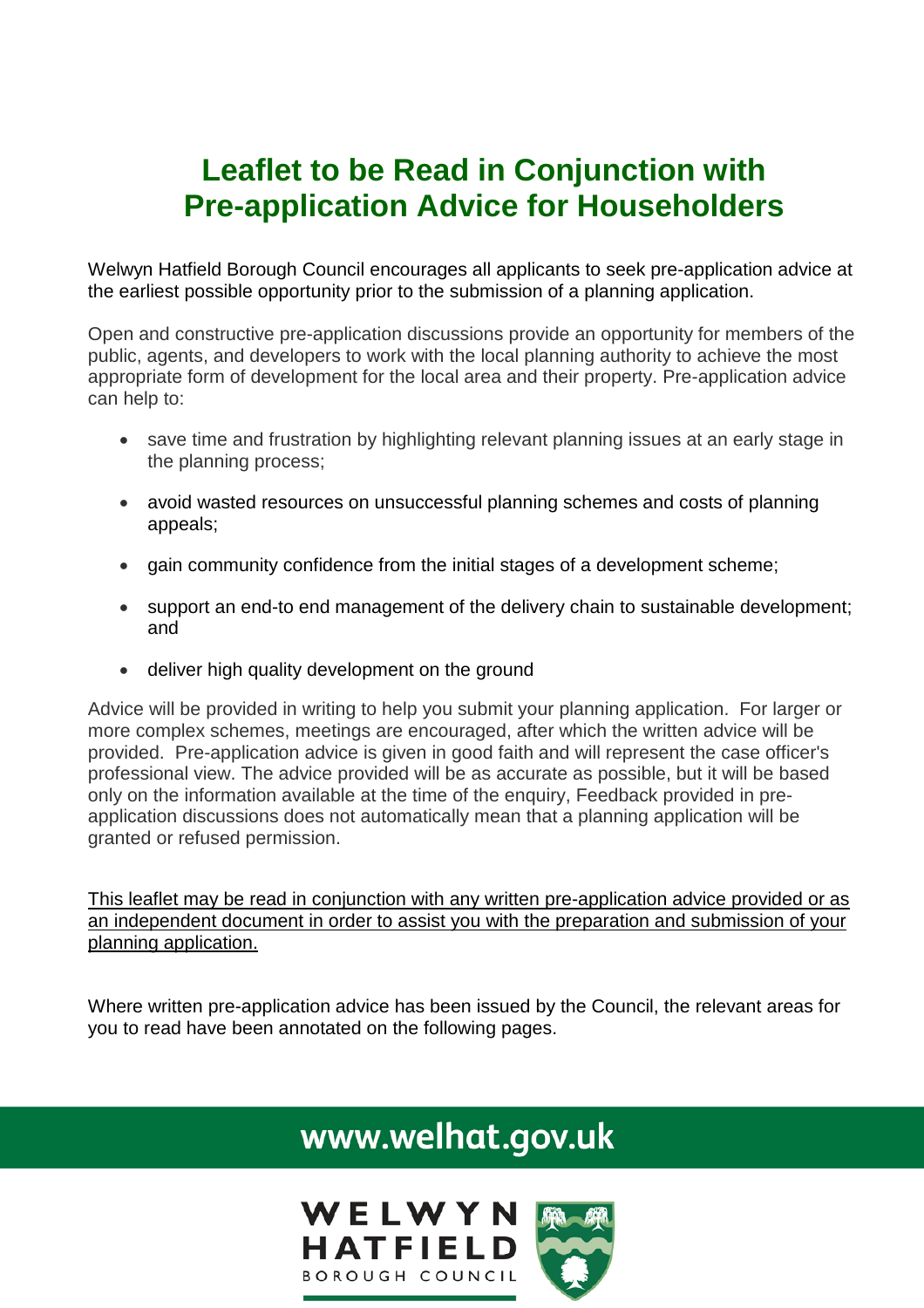## **Planning Policy**

The following comprise the plans and policies against which planning applications submitted to the council will be determined:

### **National:**

 National Planning Policy Framework [https://www.gov.uk/government/policies/making-the-planning-system-work-more](https://www.gov.uk/government/policies/making-the-planning-system-work-more-efficiently-and-effectively/supporting-pages/national-planning-policy-framework)[efficiently-and-effectively/supporting-pages/national-planning-policy-framework](https://www.gov.uk/government/policies/making-the-planning-system-work-more-efficiently-and-effectively/supporting-pages/national-planning-policy-framework)

### **Development Plan for Welwyn Hatfield:**

 Welwyn Hatfield District Plan 2005 <http://www.welhat.gov.uk/index.aspx?articleid=463>

### **Supplementary Planning Documents:**

 Welwyn Hatfield District Plan, Supplementary Design Guidance, February 2005 <http://www.welhat.gov.uk/CHttpHandler.ashx?id=1076&p=0>

 Welwyn Hatfield District Plan Review, Supplementary Planning Guidance Parking Standards, Adopted January 2004 <http://www.welhat.gov.uk/CHttpHandler.ashx?id=1075&p=0>

 Welwyn Hatfield Borough Council, Planning Obligations, Supplementary Planning Document, February 2012 <http://www.welhat.gov.uk/index.aspx?articleid=3970>

#### **Local guidance:**

 Digswell Character Appraisal, January 2004 <http://www.welhat.gov.uk/CHttpHandler.ashx?id=1077&p=0>

 Welwyn Garden City Guide to shopfront and advertisement design, September 2013<http://www.welhat.gov.uk/CHttpHandler.ashx?id=7089&p=0>

 Welwyn Garden City Conservation Area Appraisal, September 2007 <http://www.welhat.gov.uk/CHttpHandler.ashx?id=1794&p=0>

 Interim Car Parking and Garage Policy, August 2014 <http://www.welhat.gov.uk/developmentplan>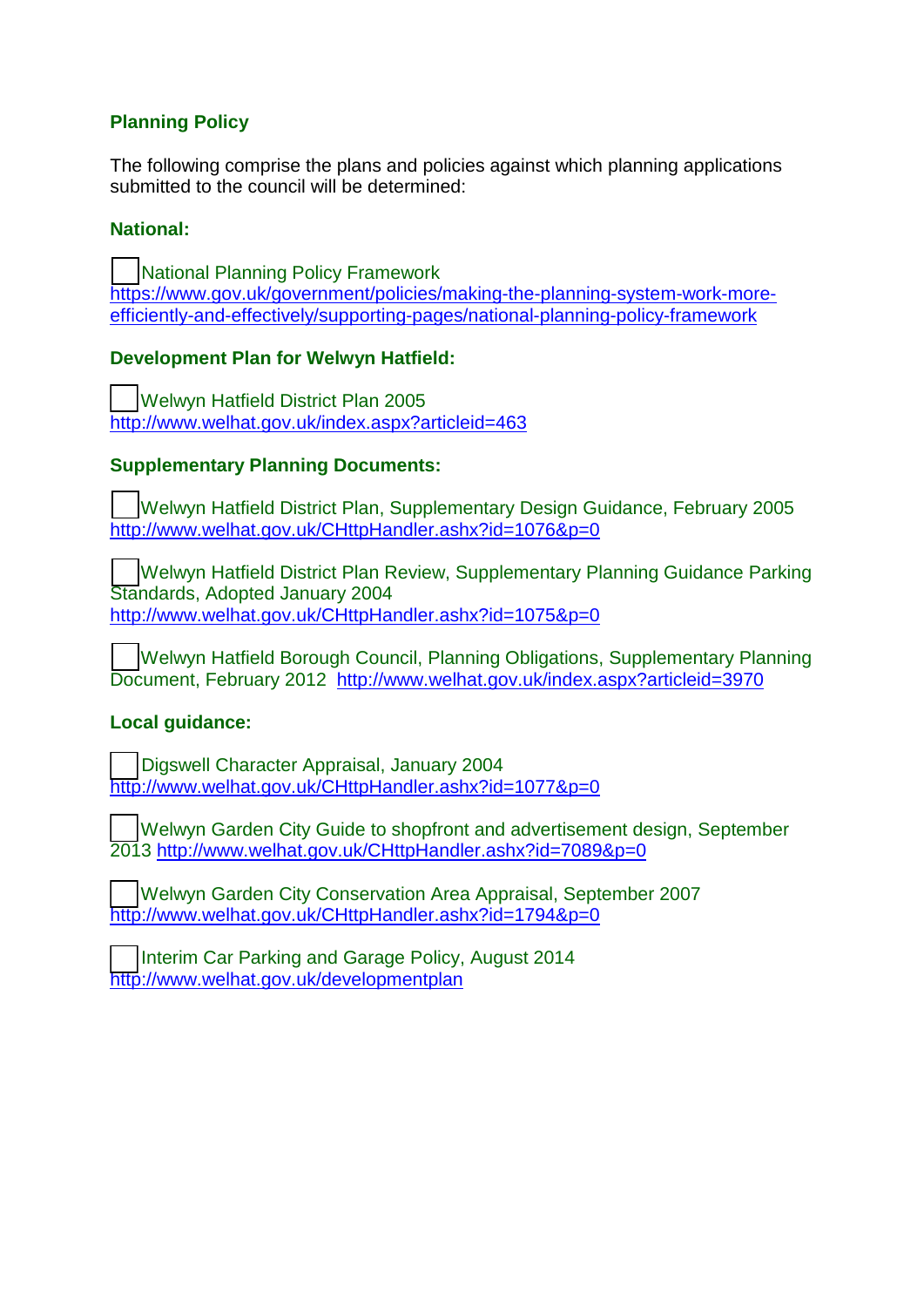# **The Local Plan**

The Local Plan will set out the Council's vision, objectives, delivery strategy, site allocations [housing] and development management policies for new development in the borough to at least 2030 and will eventually replace the saved policies in the Welwyn Hatfield District Plan 2005. Included on the Council's website is the timetable, evidence base and sustainability appraisal. The documents are all available on the Council's website<http://www.welhat.gov.uk/index.aspx?articleid=455>

If you would like to be involved or notified as the Local Plan progresses please register at<http://consult.welhat.gov.uk/common/register.jsp>

# **Statement of Community Involvement**

The Statement of Community Involvement, adopted 3<sup>rd</sup> December 2013 <http://www.welhat.gov.uk/index.aspx?articleid=459>provides guidance on the level and type of consultations we would expect to be carried out by developers for different types of application.

For all applications, developers might it helpful to discuss the proposal with the local town or parish council before submitting the application as they are consulted on planning applications. Their contact details may be found on the Council's website [http://www.welhat.gov.uk/index.aspx?articleid=1152.](http://www.welhat.gov.uk/index.aspx?articleid=1152)

Householders are advised to speak to neighbours before submitting an application.

For large scale applications, as well as holding a public consultation event, developers may also wish to consider presenting their draft scheme to Members of the Borough Council through a 'Development Consultation Forum'

[\(www.welhat.gov.uk/index.aspx?articleid=3910\)](http://www.welhat.gov.uk/index.aspx?articleid=3910) before finalising and submitting any planning application. These Development Consultation Forums are also useful for potentially controversial schemes. Please speak to the officer dealing with your enquiry if you would like to arrange a Development Consultation Forum. Further information on Development Consultation Forum's is provided below.

# **Environment Agency**

The Environment Agency provides site-specific pre-application advice and would like to hear from you if your proposed development site is:

- in flood zones 2 or 3:
- close to a watercourse;
- on potentially contaminated land;
- handling waste or hazardous substances, or;
- one hectare or more.

The Environment Agency (EA) will highlight any issues as part of a free 'preliminary opinion'. The preliminary opinion will inform you of the site constraints within our remit;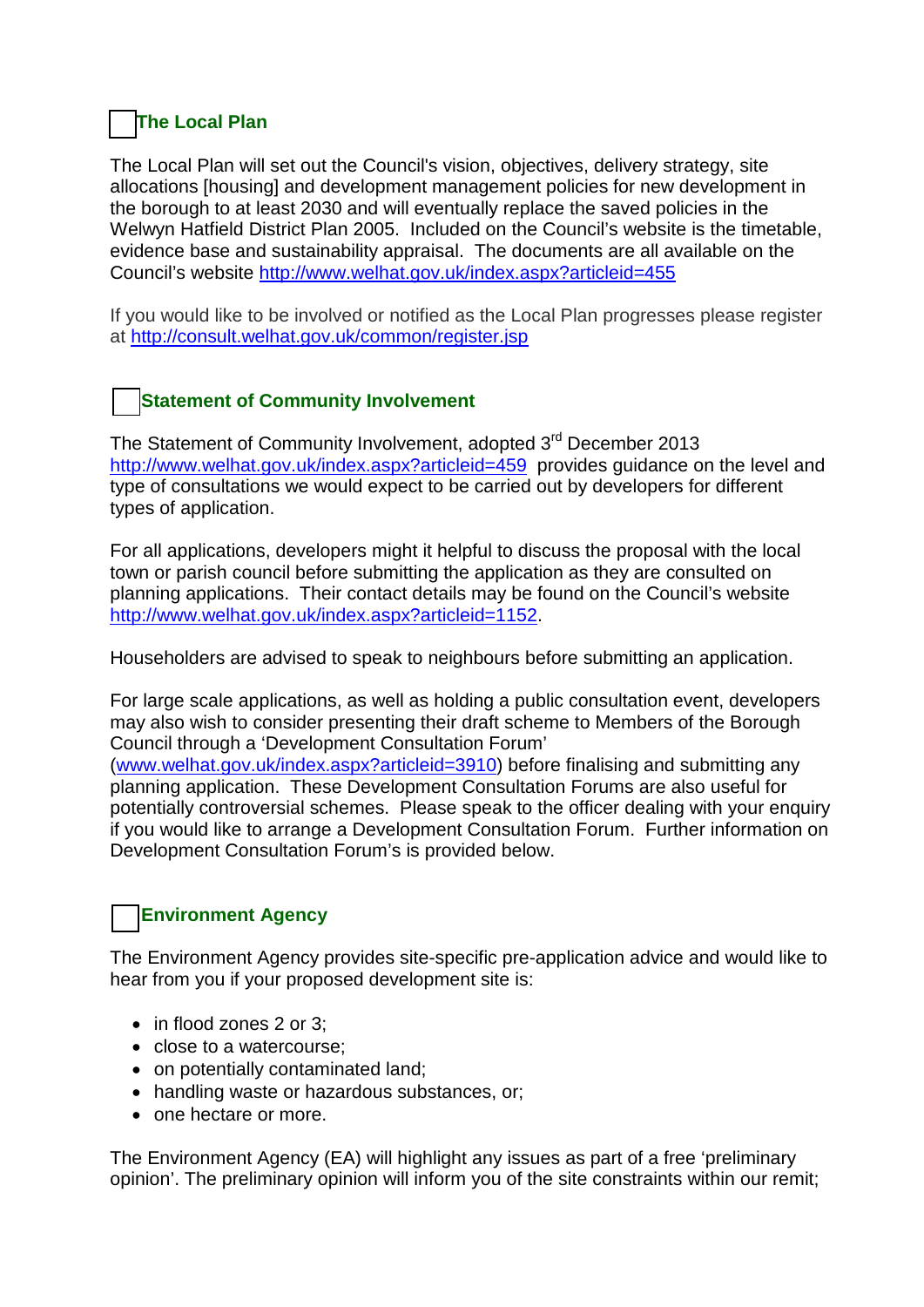any documents that you will need to submit at the planning application stage; plus any further assessments, licenses or consents that you will require from the EA. As a minimum the Environment Agency will require a site plan and a brief description of the proposed use.

Any additional technical advice (including pre-application or post-permission) provided outside of the preliminary opinion - such as site visits, meetings or document reviews are now chargeable. Further details are available on the Environment Agency website: [http://www.environment-agency.gov.uk/research/planning/33580.aspx.](http://www.environment-agency.gov.uk/research/planning/33580.aspx)

For sites within Welwyn and Hatfield please send your enquiry to [SPHatfield@environment-agency.gov.uk.](mailto:SPHatfield@environment-agency.gov.uk)

#### The Environment Agency's role in development and how they can help

Combining their expertise with Natural England and the Forestry Commission, the Environment Agency has produced guidance that explains their roles in new developments. ['Building a Better Environment'](http://www.environment-agency.gov.uk/research/planning/147852.aspx) provides initial information to help you make the most of new development for people and the environment, and how they can help you through the process. The EA will also signpost to more technical advice, including consents and permits you might need.

#### What's in your backyard?

The Environment Agency offers a range of detailed maps – ['What's in your backyard?'](http://www.environment-agency.gov.uk/homeandleisure/37793.aspx) <http://www.environment-agency.gov.uk/homeandleisure/37793.aspx> – to show various environmental constraints that may affect your development. Maps include:

- groundwater aquifers;
- groundwater Source Protection Zones (SPZs);
- flood maps –including new flood risk maps and surface water flooding maps;
- river quality;
- historic landfill sites.

## **Protected Species**

The presence of protected species is a material consideration in the determination of a planning application, in accordance with National Planning Policy Framework, Natural Environment & Rural Communities (NERC) Act 2006 (section 40), Wildlife and Countryside Act 1981 as well as Circular 06/05.

Protected species such as great crested newts, otters, dormice and bats benefit from the strictest legal protection. These species are known as European Protected Species ('EPS') and the protection afforded to them derives from the EU Habitats Directive, in addition to the above legislation. Water voles, badgers, reptiles, all wild birds, invertebrates and certain rare plants are protected to a lesser extent under UK domestic law (NERC Act and Wildlife and Countryside Act 1981).

Where there is a likelihood of protected species being present on a site, we will require a phase 1 ecological survey to be undertaken to establish if there are any protected species present or not. If species are found, further surveys may be required. This will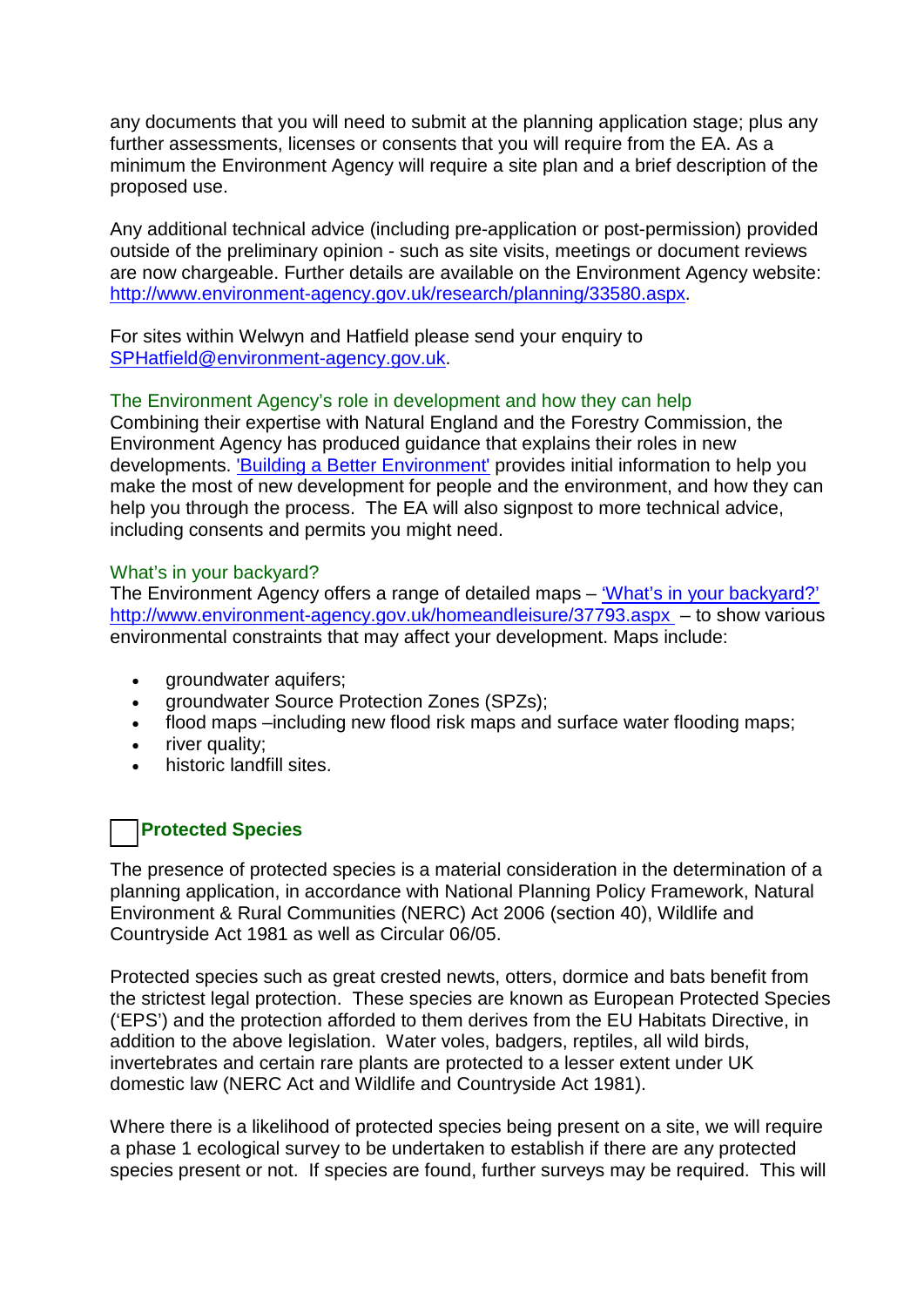depend upon whether the species would be affected as a result of the development. Further information on the considerations may be found on the Council's website <http://www.welhat.gov.uk/index.aspx?articleid=4055>

## **Heritage Assets**

Heritage assets include listed buildings, historic parks and gardens, conservation areas and archaeology. In proposing a development that might affect such an asset, consideration should be given to:

- the significance of the architectural and historical interest and character of the building , structure, or designated area;
- the principles of and justification for the proposed works; and
- The impact of the proposal on the special interest of the listed building or structure, its setting and the setting of adjacent listed buildings, or on the designated area.

Information should be supplied with the application which explains:

- the sources that you have considered;
- the expertise that you have consulted; and
- The steps that have been taken to avoid or minimise any adverse impacts on the significance of the building or designated area.

The type and amount of detail required will vary according to the particular circumstances of each application. You can provide this information in the design and access statement, where one is required, as part of the explanation of the design concept. If you are not required to submit a design and access statement then you should provide this information in a separate written statement. Consideration of any application will be in the context of the National Planning Policy Framework, Chapter 12, in addition to other local or national guidance.

It is recommended that expert advice is sought from a professional historic advisor, for example through the Institute of Historic Building and Conservation.

## **Sustainable Development**

Sustainability is at the heart of the National Planning Policy Framework. District plan policies SD1 (Sustainable Development) and R3 (Renewable Energy) are also applicable. Advice and guidance on how developments might be improved to enhance their sustainable design may be found on the Building Futures Website [http://www.hertslink.org/buildingfutures//](http://www.hertslink.org/buildingfutures/) .